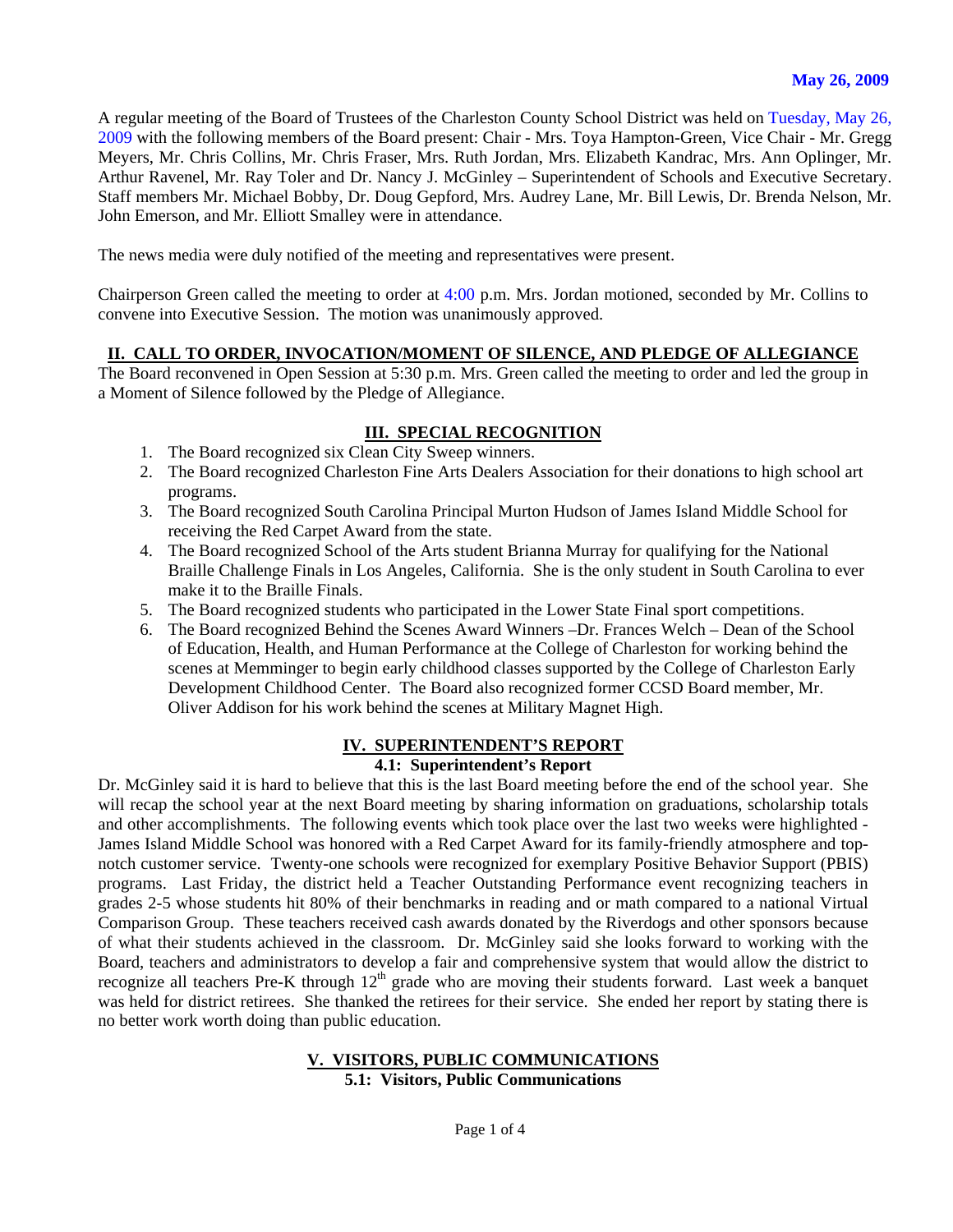1. Dr. Helen Frazier, the parent educator at North Charleston High School, addressed the Board about North Charleston High and the reconstitution process for replacement of staff.

#### **XI. APPROVAL OF MINUTES/EXECUTIVE SESSION AGENDA ITEM**

## **6.1: Open and Executive Session Minutes of May 11, 2009**

Mr. Toler motioned, seconded by Mrs. Oplinger approval of the Open and Executive Session minutes of May 11, 2009. Kandrac requested the minutes be revised as follows.

- *6.1-4 Dr. Helen Frazier instead of Dr. Helen Fraser*
- *6.1-3 Mr. Kevin Smith instead of Captain Smith*

The board approved amended minutes with a 9-0 vote.

#### **6.2: Motions of Executive Session of May 26, 2009**

The Board approved the following motions that were made in Executive Session on Mary 26, 2009:

- 1. **Student Transfer Appeals** The Board approved a motion denying all six student transfer appeals. The vote was approved 9-0.
- 2. **Personnel Matters** The Board discussed several personnel matters in executive session.
	- a. The Board approved the appointment of Troy Williams, Broad Intern, with a vote of 9-0.
	- b. The Board approved a recommendation to adjust down salaries for retired teachers by 15% and approve flat rate signing bonuses for difficult-to-fill positions.
- 3. **Recommendation Construction Management Firms Additional Services for Logistics Management** – The Board approved the recommendation for Logistics Management Services by Heery International at a service fee of \$831,650 and Southern Management Group at a service fee of \$695,000. The funding source is the 2005-2009 Capital Improvement Program. The motion was approved 9-0.
- 4. **RFP Copiers and Print Shop** The Board approved the recommendation for fleet copiers and print shop services from Ikon Business Solutions per the recommendation of the evaluation committee. The funding source for this contract is the General Operating Fund budget. The potential contact cost over the five year term is \$6,562,506. This includes property and sales taxes. The motion was approved 7-2 (Kandrac and Toler opposed).
- 5. **RFP Smart Boards** This item was pulled from the agenda.
- **6. Teacher Appeal Hearing** The Board agreed to hear a teacher appeal on June 1, 2009.
- 7. **Support Staff for NCHS principals** The Board discussed support for staff for North Charleston High School principals in Executive Session. No action was taken.
- 8. **Student Expulsion Appeal Ratification** The Board approved a student expulsion appeal. The motion was approved 9-0
- **9. Legal Briefing**  The Board received a Legal Briefing in Executive Session.
- **10. Recommendation for Naming a portion of J. B. Edwards Elementary Campus** The Board approved a recommendation to name the front lawn at James B. Edwards the "Sam Thomas Lee Activity Area". The motion was approved 9-0.

## **6.3: Financial Minutes of May 11, 2009**

Mr. Meyers motioned, seconded by Mr. Fraser approval of the financial minutes for May 11, 2009. The motion was approved 9-0.

# **VII: MANAGEMENT REPORT**

## **7.1: Capital Project for March 2009**

Mr. Michael Bobby, Chief Financial Officer presented the Capital Project for March 2009 and distributed a disk to Board members with information on the district's modernization project.

## **7.2: 1st Reading of the FY 2010 Budget**

Mr. Michael Bobby, Chief Financial Officer presented the 1<sup>st</sup> Reading of the FY2010 Budget to the Board recommending approval with direction to staff to finalize expenditures and cost reductions and bring forth a balanced budget with a maximum use of fund balance not to exceed \$3,000,000 for second and final reading,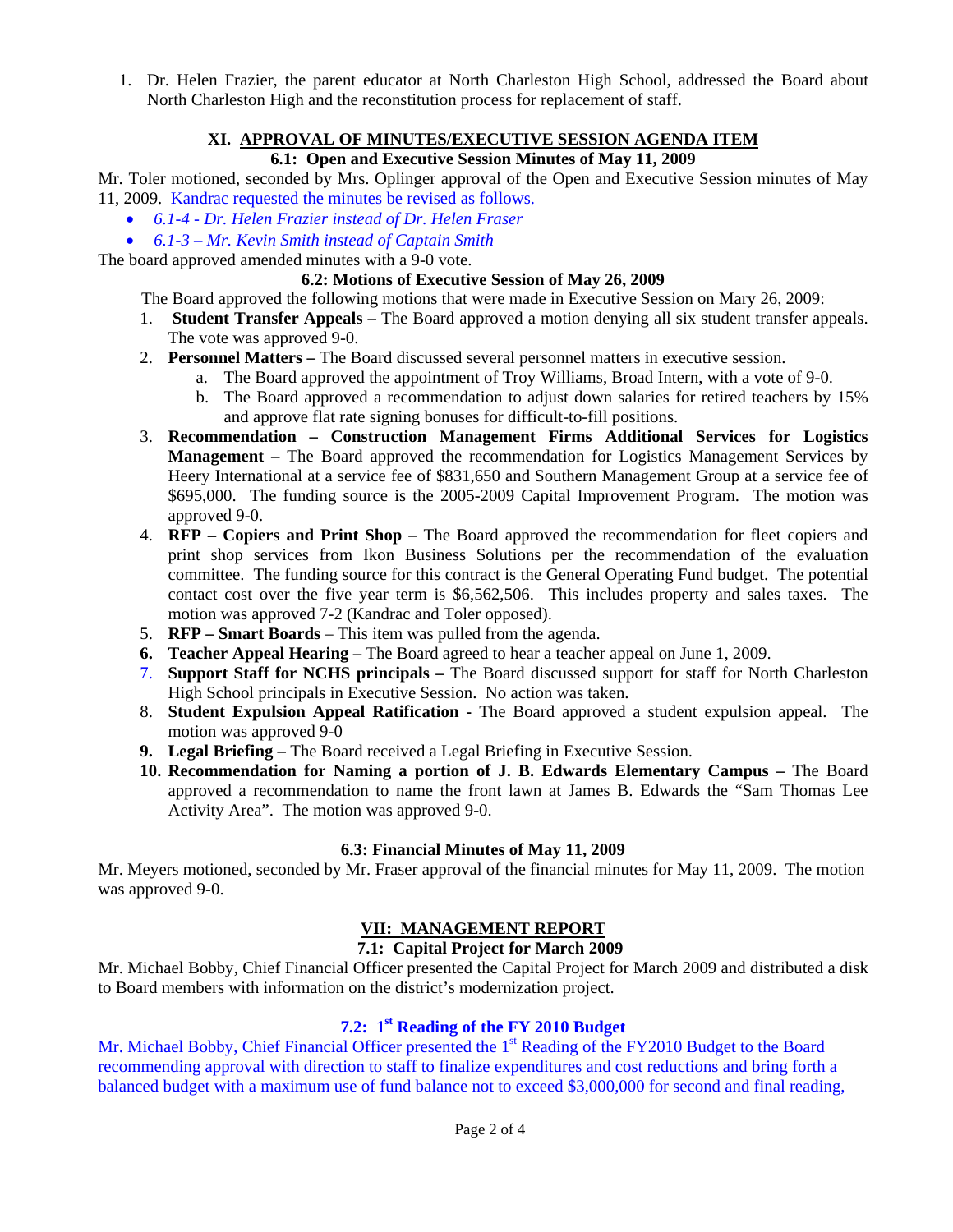# **VIII: CHARLESTON ACHIEVING EXCELLENCE UPDATE**

#### **8.1: Montessori Expansion at Hursey Elementary**

The Montessori Expansion at Hursey Elementary presentation was pulled from the agenda.

# **IX**. **POTENTIAL CONSENT AGENDA ITEMS**

- **9.1 1st Reading of the FY2010 Budget** *A recommendation to approve the first reading of the FY2010 budget.* Mr. Ravenel motioned, seconded by Mr. Toler that the Board accept the first reading of the FY2010 budget, as information and direct staff to bring a revised budget for operations back to the Board with no tax increase. Mr. Meyers amended the motion removing the Drayton Hall Charter allocation from the proposed FY2010 budget and Mr. Fraser amended the motion directing staff not to compromise service when considering no tax increase. After Mr. Ravenel accepted two amendments, amended motion was approved 9-0.
- 9.2 **Second Reading of Policy Revisions** *A recommendation to approve the first reading of policy revisions listed below.*
	- A. GCCAG Family Medical Leave Act
	- B. GCFA Clearance Standards for Classified Staff
	- C. GDFCB Clearance Standards for Classified Staff
	- D. GBEB Employee Conduct
	- E. GCQC Resignation of Teachers
	- F. GCKB Hiring of Principals/Assistant Principals
	- G. GCKAAA Involuntary Teacher Transfers
	- H. GCKAA Voluntary Teacher Transfers
	- I. GCKA Teacher Assignments
	- J. GCKAAAA Assignment of Master Teachers

Mr. Meyers motioned, seconded by Mr. Fraser approval of the first reading of policies listed above. The motion was approved 9-0.

- 9.3 **Rivers Project #5648 Construction Change Order #5** Mr. Meyers motioned, seconded by Mr. Fraser approval of the recommendation for Metro Contracting, Inc. Change Order #5 in the amount of \$246,040. The motion was approved 9-0.
- **9.4 Building Program Bond Fund Reallocation** Mr. Meyers motioned, seconded by Mr. Fraser approval of a recommendation of fund reallocations for the 2004, 2005 and 2006 bond funds. The four recommendations and the funding sources are listed below. The motion was approved 9-0

**Recommendation #1 – Approve a reallocation of \$2,919,776.00 from 2004 Carry Over Funds;** \$824,140.00 from 2005 Ancillary Projects; and \$3,748,780.00 from 2006 Ancillary Projects totaling \$7,492,696.00 to fund advance designs for seismically challenged schools.

**Recommendation #2 – Approve reallocation of funds from the Sullivans Island Elementary School** budget to decrease the budget to \$2,950,000.00 that will provide adequate funds to fund an advance design for a replacement 500 student school.

**Recommendation #3:** Approve a reallocation of \$17,638,632 from the 2005 bond fund program reserve to fund the projected HEERY and SMG cost to complete the projects funded from the 2005 bond fund as outlined in enclosure 2.

**Recommendation #4:** Approve the reallocation of  $\leq 2,398,795.00>$  from projects funded from the 2006 bond fund to the 2006 bond fund program reserve as outlined in enclosure 3.